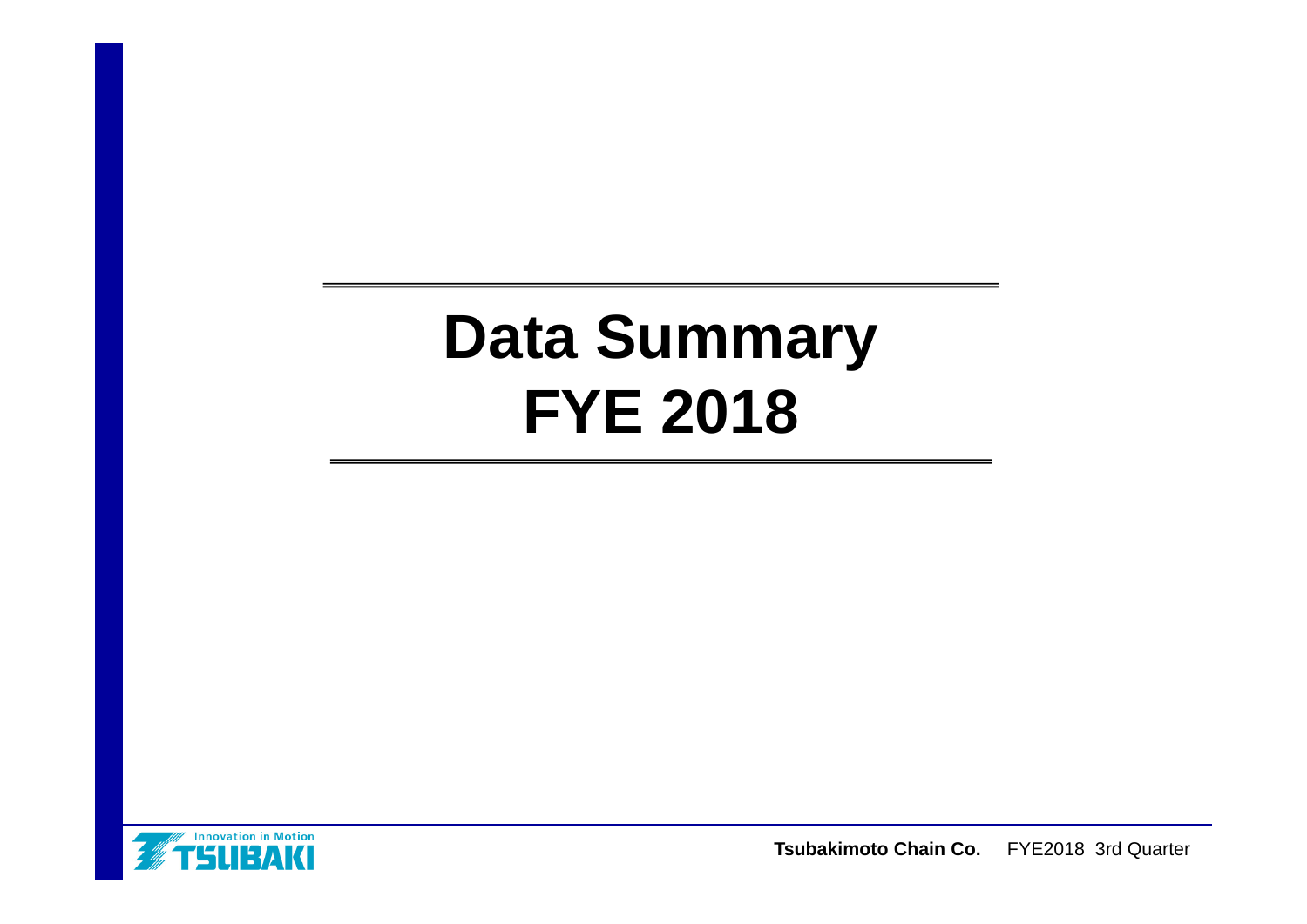#### **Reference materials**

| Exchange rates |                            |                     |                                                   |        |                            | Yen)                       |  |
|----------------|----------------------------|---------------------|---------------------------------------------------|--------|----------------------------|----------------------------|--|
| Currency       | Target period <sup>^</sup> | FYE2014<br>3Q Total | <b>FYE2016</b><br>FYE2015<br>3Q Total<br>3Q Total |        | <b>FYE2017</b><br>3Q Total | <b>FYE2018</b><br>3Q Total |  |
| US\$           | Œ                          | 99.36               | 106.73                                            | 121.74 | 106.61                     | 111.69                     |  |
| US\$           | $\circledZ$                | 96.83               | 102.93                                            | 120.98 | 108.57                     | 111.89                     |  |
| <b>EURO</b>    | $\bigcirc$                 | 132.17              | 140.20                                            | 134.41 | 117.99                     | 128.56                     |  |
| <b>EURO</b>    | $\circledZ$                | 127.47              | 139.50                                            | 134.74 | 121.06                     | 124.59                     |  |
| Can\$          | $\bigcirc$                 | 95.78               | 96.56                                             | 94.44  | 81.40                      | 86.69                      |  |
| A\$            | $\bigcirc$                 | 93.86               | 96.41                                             | 90.23  | 80.02                      | 85.97                      |  |
| <b>THB</b>     | $\ddot{\mathbf{2}}$        | 3.19                | 3.18                                              | 3.60   | 3.08                       | 3.27                       |  |
| NT\$           | $\bigcirc$                 | 3.34                | 3.51                                              | 3.82   | 3.33                       | 3.69                       |  |
| <b>RMB</b>     | $\circledZ$                | 15.72               | 16.70                                             | 19.32  | 16.47                      | 16.46                      |  |
| <b>WON</b>     | $\circledZ$                | 0.088               | 0.099                                             | 0.108  | 0.093                      | 0.098                      |  |
| <b>MXN</b>     | $\circledZ$                |                     |                                                   |        | 5.94                       | 5.94                       |  |

\* ① From April 1 through December 31, ② From January 1 through September 30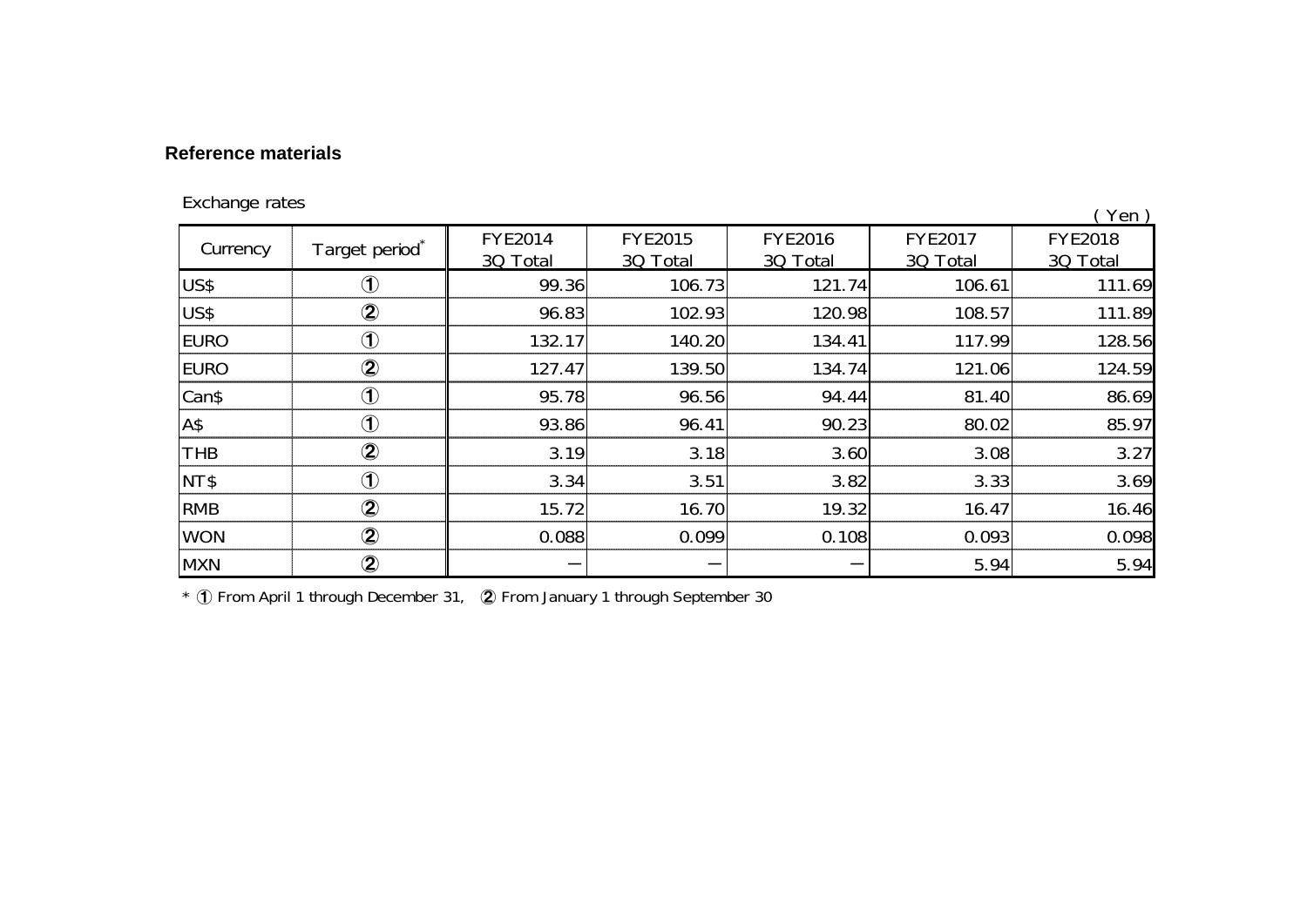#### **Movement of Order Acceptance and Backlog (consolidated basis)**

|                            |               |         |         |         |                                           |        |           |        |        |          |        | (Yen, millions) |    |  |  |
|----------------------------|---------------|---------|---------|---------|-------------------------------------------|--------|-----------|--------|--------|----------|--------|-----------------|----|--|--|
|                            | [Fiscal year] |         |         |         |                                           |        | [Quarter] |        |        |          |        |                 |    |  |  |
|                            |               |         |         |         | FYE 2015   FYE 2016   FYE 2017   FYE 2018 |        | FYE 2017  |        |        | FYE 2018 |        |                 |    |  |  |
|                            | FYE 2014      |         |         |         |                                           | 1Q     | 2Q        | 3Q     | 4Q     | 1Q       | 2Q     | 3Q              | 4Q |  |  |
| (Order acceptance)         |               |         |         |         |                                           |        |           |        |        |          |        |                 |    |  |  |
| Chain                      | 54,788        | 60,530  | 63,168  | 60,999  |                                           | 13,978 | 15,330    | 15,351 | 16,340 | 16,554   | 16,042 | 19,251          |    |  |  |
| PTUC <sup>®</sup>          | 22,025        | 22,389  | 21,745  | 21,576  |                                           | 5,243  | 5,329     | 5,344  | 5,660  | 5,949    | 6,385  | 6,507           |    |  |  |
| Automotive Parts           | 60,785        | 66,279  | 74,235  | 75,197  |                                           | 18,234 | 18,117    | 18,677 | 20,169 | 19,739   | 18,812 | 19,928          |    |  |  |
| Materials Handling Systems | 40,194        | 44,627  | 43,460  | 42,826  |                                           | 11,822 | 10,075    | 10,024 | 10,905 | 11,383   | 9,998  | 8,928           |    |  |  |
| Other                      | 1,895         | 2,258   | 2,165   | 2,455   |                                           | 666    | 407       | 784    | 598    | 631      | 995    | 779             |    |  |  |
| Total                      | 179,689       | 196,086 | 204,776 | 203,056 |                                           | 49,944 | 49,259    | 50,180 | 53,673 | 54,257   | 52,232 | 55,395          |    |  |  |
|                            |               |         |         |         |                                           |        |           |        |        |          |        |                 |    |  |  |
| (Backlog)                  |               |         |         |         |                                           |        |           |        |        |          |        |                 |    |  |  |
| Chain                      | 7,409         | 7,932   | 8,215   | 9,789   |                                           | 7,437  | 8,459     | 9,659  | 9,789  | 10,758   | 11,037 | 13,486          |    |  |  |
| <b>PTUC</b>                | 3,072         | 3,361   | 3,464   | 3,732   |                                           | 3,632  | 3,622     | 3,625  | 3,732  | 4,053    | 4,603  | 5,044           |    |  |  |
| Automotive Parts           | 867           | 169     | 931     | 982     |                                           | 739    | 809       | 1,082  | 982    | 1,003    | 999    | 950             |    |  |  |
| Materials Handling Systems | 18,023        | 17,926  | 16,876  | 18,716  |                                           | 19,843 | 18,221    | 18,353 | 18,716 | 21,645   | 20,160 | 19,989          |    |  |  |
| Other                      | 167           | 265     | 88      | 163     |                                           | 282    | 81        | 280    | 163    | 228      | 562    | 643             |    |  |  |
| Total                      | 29,540        | 29,655  | 29,576  | 33,385  |                                           | 31,935 | 31,194    | 33,003 | 33,385 | 37,689   | 37,363 | 40,114          |    |  |  |

\*1 : P.T.U.C = Power Transmission Units and Components

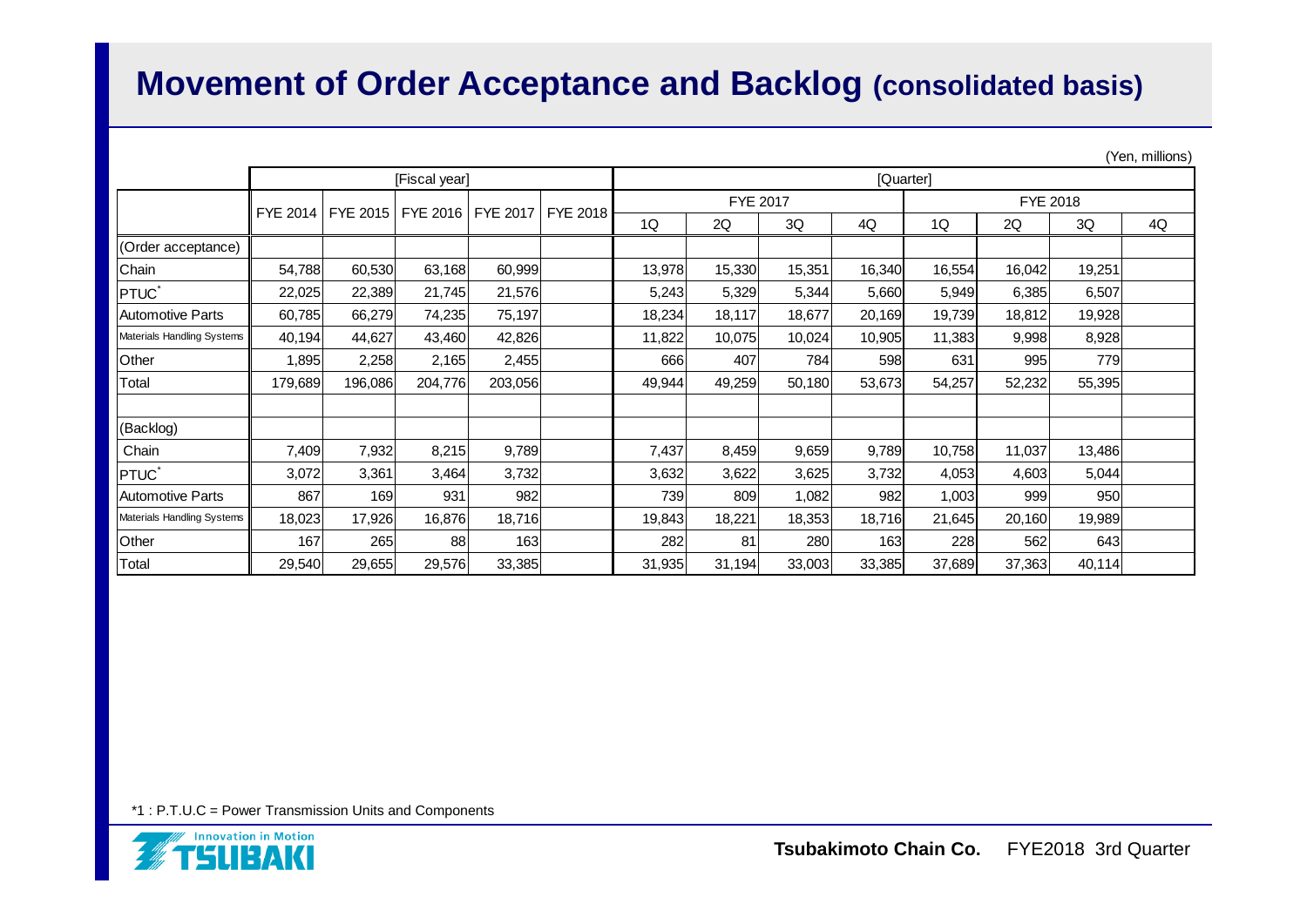### **Segment Information (by business group)**

|                             |                      | (101, 1111110110)<br>[Quarter] |                 |          |  |                          |        |        |         |        |                   |        |     |  |
|-----------------------------|----------------------|--------------------------------|-----------------|----------|--|--------------------------|--------|--------|---------|--------|-------------------|--------|-----|--|
|                             | [Fiscal year]        |                                |                 |          |  |                          |        |        |         |        |                   |        |     |  |
|                             | FYE 2014<br>FYE 2015 | FYE 2016                       | <b>FYE 2017</b> | FYE 2018 |  | FYE2017                  |        |        | FYE2018 |        |                   |        |     |  |
|                             |                      |                                |                 |          |  | 1Q                       | 2Q     | 3 Q    | 4 Q     | 1Q     | 2Q                | 3 Q    | 4 Q |  |
| $(Sales)^*$                 |                      |                                |                 |          |  |                          |        |        |         |        |                   |        |     |  |
| Chain                       | 55,828               | 61,721                         | 63,998          | 60,600   |  | 14,547                   | 14,562 | 14,980 | 16,509  | 15,982 | 16,289            | 17,218 |     |  |
| PTUC <sup>*2</sup>          | 21,612               | 22,557                         | 21,975          | 21,563   |  | 5,083                    | 5,369  | 5,455  | 5,654   | 5,725  | 5,979             | 6,189  |     |  |
| <b>Automotive Parts</b>     | 60,674               | 66,978                         | 73,473          | 75,147   |  | 18,425                   | 18,048 | 18,403 | 20,269  | 19,719 | 18,816            | 19,976 |     |  |
| Materials Handling Systems  | 39,565               | 45,169                         | 44,354          | 41,043   |  | 8,445                    | 11,254 | 9,981  | 11,362  | 8,347  | 11,793            | 9,226  |     |  |
| Other                       | 2,719                | 2,968                          | 3,186           | 3,001    |  | 631                      | 765    | 730    | 874     | 704    | 787               | 813    |     |  |
| Consolidated                | 178,022              | 196,738                        | 203,976         | 198,762  |  | 46,596                   | 49,143 | 49,004 | 54,017  | 49,870 | 52,908            | 52,796 |     |  |
|                             |                      |                                |                 |          |  |                          |        |        |         |        |                   |        |     |  |
| (Operating profit)          |                      |                                |                 |          |  |                          |        |        |         |        |                   |        |     |  |
| Chain                       | 3,763                | 5,002                          | 6,172           | 7,102    |  | 1,409                    | 1,655  | 1,898  | 2,139   | 1,788  | 1,924             | 2,332  |     |  |
| PTUC <sup>*2</sup>          | 2,273                | 2,400                          | 2,428           | 2,218    |  | 493                      | 460    | 667    | 596     | 690    | 610               | 917    |     |  |
| <b>Automotive Parts</b>     | 10,119               | 11,916                         | 12,258          | 12,385   |  | 3,007                    | 2,815  | 3,370  | 3,192   | 2,680  | 2,481             | 2,870  |     |  |
| Materials Handling Systems  | 1,192                | 1,940                          | 659             | 706      |  | $-599$                   | 562    | 127    | 616     | $-448$ | 581               | $-21$  |     |  |
| Other                       | 63                   | 123                            | 84              | $-1$     |  | $-18$                    | -6     | -51    | 29      | $-23$  | -6                | $-27$  |     |  |
| Consolidated                | 17,354               | 21,427                         | 21,570          | 21,647   |  | 4,139                    | 5,350  | 5,818  | 6,338   | 4,331  | 5,167             | 5,707  |     |  |
|                             |                      |                                |                 |          |  |                          |        |        |         |        |                   |        |     |  |
| (Operating profit, percent) |                      |                                |                 |          |  |                          |        |        |         |        |                   |        |     |  |
| Chain                       | 6.7%                 | 8.1%                           | 9.6%            | 11.7%    |  | 9.7%                     | 11.4%  | 12.7%  | 13.0%   | 11.2%  | 11.8%             | 13.5%  |     |  |
| PTUC <sup>*2</sup>          | 10.5%                | 10.6%                          | 11.0%           | 10.3%    |  | 9.7%                     | 8.6%   | 12.2%  | 10.5%   | 12.1%  | 10.2%             | 14.8%  |     |  |
| <b>Automotive Parts</b>     | 16.7%                | 17.8%                          | 16.7%           | 16.5%    |  | 16.3%                    | 15.6%  | 18.3%  | 15.7%   | 13.6%  | 13.2%             | 14.4%  |     |  |
| Materials Handling Systems  | 3.0%                 | 4.3%                           | 1.5%            | 1.7%     |  | —                        | 5.0%   | 1.3%   | 5.4%    | ÷      | 4.9%              |        |     |  |
| Other                       | 2.3%                 | 4.2%                           | 2.6%            | —        |  | $\overline{\phantom{0}}$ |        | —      | 3.3%    | —      | $\qquad \qquad -$ |        |     |  |
| Consolidated                | 9.7%                 | 10.9%                          | 10.6%           | 10.9%    |  | 8.9%                     | 10.9%  | 11.9%  | 11.7%   | 8.7%   | 9.8%              | 10.8%  |     |  |

\*1 : Sales figures include internal sales and transfers between segments.

\*2 : P.T.U.C = Power Transmission Units and Components



(Yen, millions)